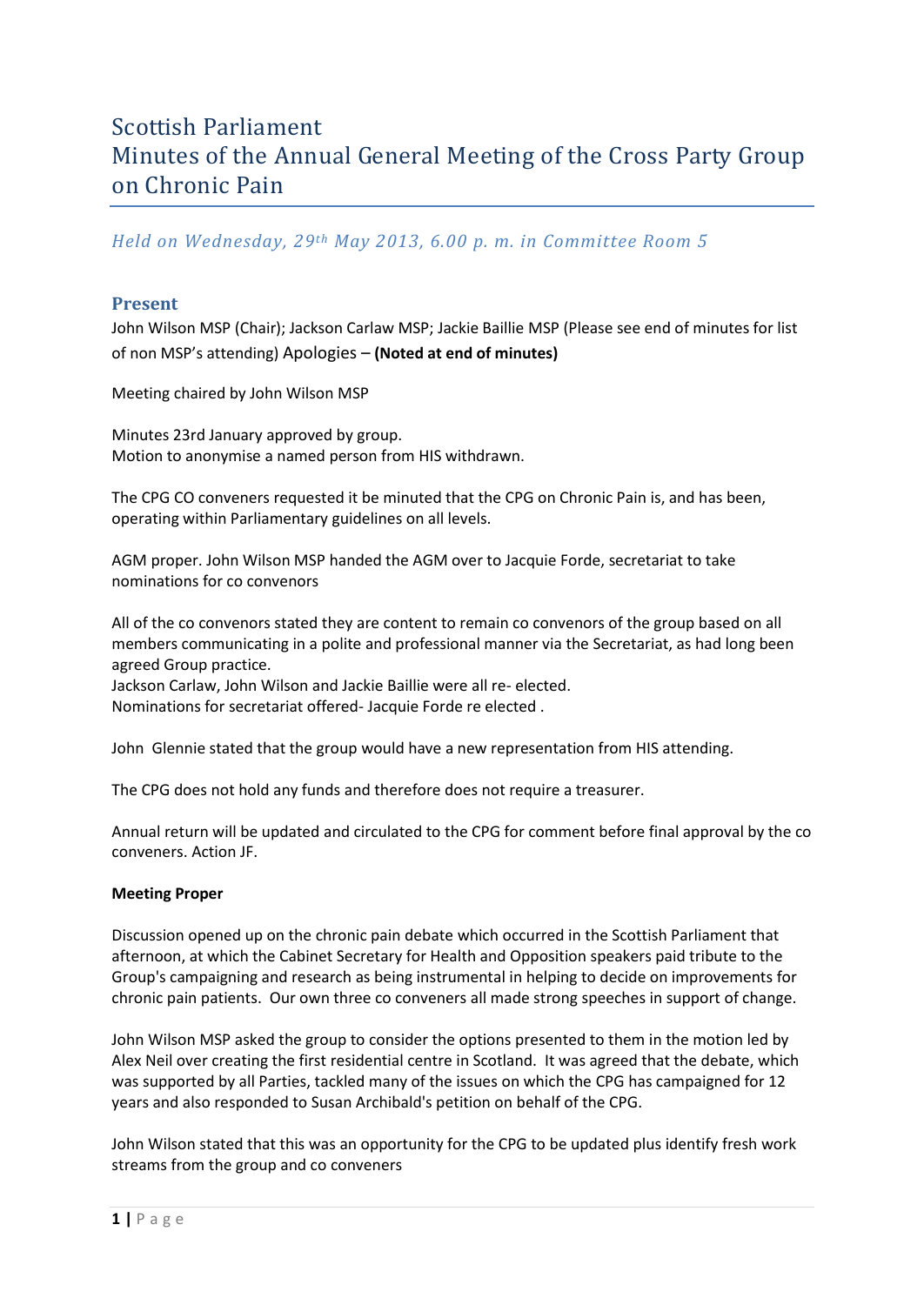#### **Actions**

Annual return to be circulated to group by Jacquie Forde by Friday 31st May

Government consultation document on the residential Pain Centre to be sent round CPG once available for comment and coordinated CPG response

Transcript of debate to be circulated to group once available

CPG to find out information regarding MSK physician in Lothian - is he being replaced.

Group members to contact Anna Marie MacGregor to work with the Royal Pharmaceutical Society to help build the aims and objectives of a joint working project

SG asked if possible to circulate minutes of this mornings meeting, which discussed Scottish pain relief

"Gaby Stewart from the College of Occupational Therapists requested that the group consider developing a patient charter for chronic pain as part of it's future work."

Next Meeting September 3rd 2013 at 5.30 pm for 6pm

Jacquie Forde CEO The Wellbeing Alliance Ltd 11-12 Newton Terrace Glasgow G3 7PJ (Member of Scottish Enterprise Coalition) [Jacquie@thewellbeingalliance.com](mailto:Jacquie@thewellbeingalliance.com) 07717 582980

#### **Attending** Apologies **Apologies** Apologies **Apologies** Apologies **Apologies** Apologies

| Jacquie Forde           | Christine        |
|-------------------------|------------------|
| DG Elder                |                  |
| Lelsey Holdsworth       | Joan Kerr        |
| John Glennie            | M Johnso         |
| Anna Marie Macgregor    | S James          |
| John Thomson            | <b>G</b> Foulkes |
| <b>Margaret McInnes</b> | I Semmon         |
| Frank McAveety          | M Serpell        |
| Ann Cassels             | D Quinn          |
| <b>Tom Binns</b>        | P Roche          |
| Irene Logan             | M Clubb          |
| Ann Murray              | H Cunning        |
|                         |                  |

Christine Martin

M Johnson I Semmons H Cunningham Jean Raffert R Atherton